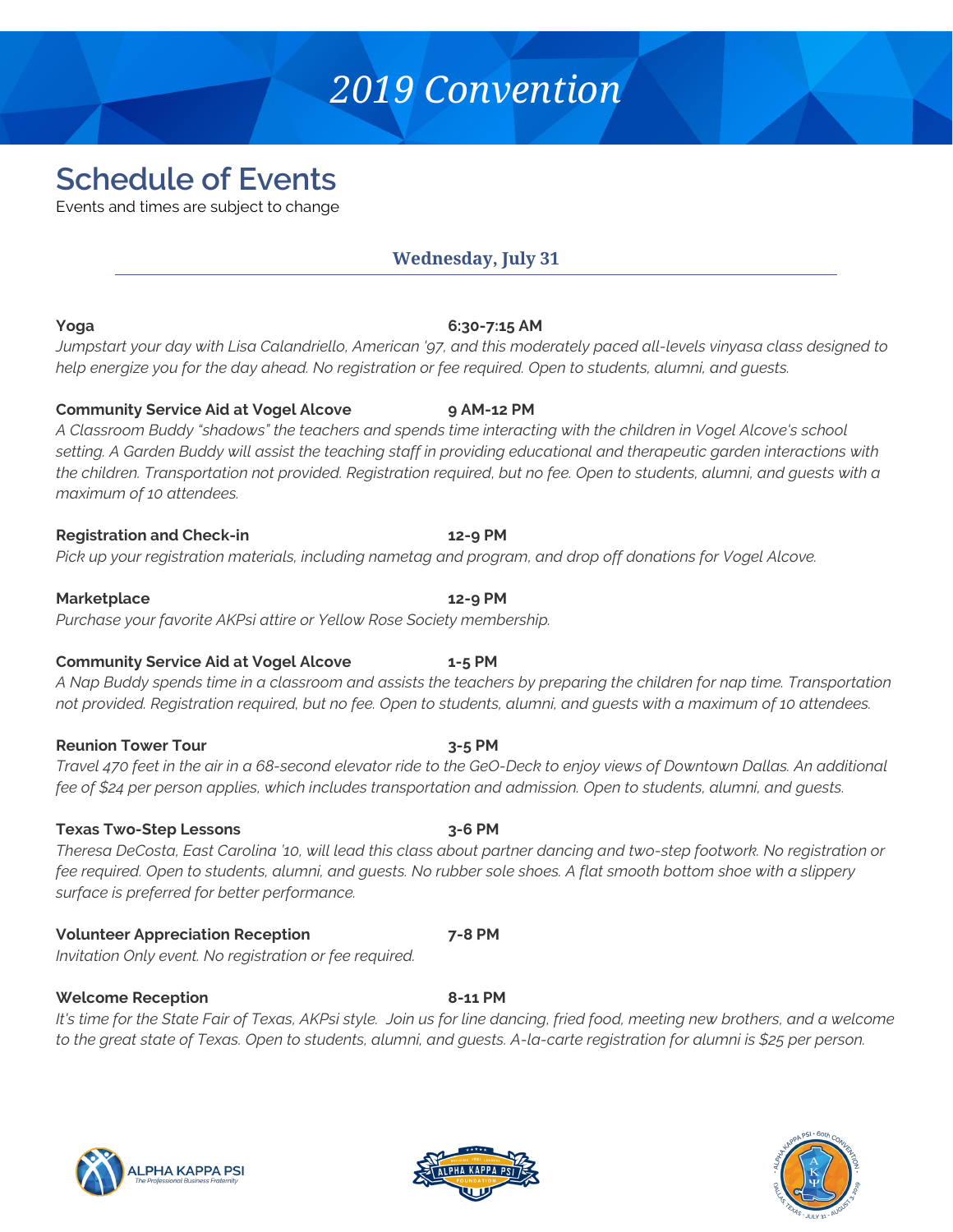# **Thursday, August 1**

### **Yoga 6:30-7:15 AM**

*Jumpstart your day with Lisa Calandriello, American '97, and this moderately paced all-levels vinyasa class designed to help energize you for the day ahead. No registration or fee required. Open to students, alumni, and guests.*

### **Marketplace 7 AM-7 PM**

*Purchase your favorite AKPsi attire or Yellow Rose Society membership.*

### **Registration and Check-in 7 AM-7 PM**

*Pick up your registration materials, including nametag and program, and drop off donations for Vogel Alcove.*

### **Delegate/Alternate Delegate Check-in 8-8:30 AM**

*Each delegate and alternate delegate for student and alumni chapters must check in with their Regional Director to ensure credentials are correct so they can vote during Chapter Congress and receive a ribbon.*

### **Committee Meetings 9-11 AM**

*Delegates and alternate delegates discuss Fraternity-wide issues and recommend solutions to Chapter Congress.*

### **Texas Two-Step Lessons 9 AM-12 PM**

*Theresa DeCosta, East Carolina '10, will lead this class about partner dancing and two-step footwork. No registration or fee required. Open to non-delegates or alternate delegates only. No rubber sole shoes. A flat smooth bottom shoe with a slippery surface is preferred for better performance.*

### **Community Service Aid at Vogel Alcove 9 AM-12 PM**

*A Classroom Buddy "shadows" the teachers and spends time interacting with the children in Vogel Alcove's school setting. A Garden Buddy will assist the teaching staff in providing educational and therapeutic garden interactions with the children. Transportation not provided. Registration required, but no fee. Open to students, alumni, and guests with a maximum of 10 attendees.*

*Enjoy two hours of unlimited golf along with a breakfast buffet. Score points by hitting micro-chipped golf balls at giant dartboard-like*  targets on an outfield. The closer you get your ball to the center or 'bullseye' and the further the distance, the more points earned. *Public transportation is provided with DART. Cash bar available. An additional fee of \$55 per person applies. Open to non-delegates and non-alternate delegates only.*

### **Keynote: Better Fraternity, Better You 1-1:45 PM**

### **Community Service Aid at Vogel Alcove 1-5 PM**

*A Nap Buddy spends time in a classroom and assists the teachers by preparing the children for nap time. Transportation not provided. Registration required, but no fee. Open to students, alumni, and guests with a maximum of 10 attendees.*

### **Dallas Aquarium 1-5 PM**

*The Dallas World Aquarium is housed in an old warehouse that was demolished, leaving only the brick walls and support structure. Today it is home to penguins, otters, sharks, reptiles, birds, and sloths. Transportation is not included. An additional fee of \$20 per person applies. Open to non-delegates and non-alternates only.*

### **Perot Museum 1-5 PM**

*Perot Museum is a natural history and science museum that stands at 180,000 square feet and over 14 stories high. Experience a tornado simulator, race a cheetah, crack open two tons of sparkle, or see the gargantuan dinosaur fossil skeletons. An additional fee of \$23 per person applies, which includes a ticket to the museum and a public transportation pass. Open to non-delegates and nonalternates only.*

### **Digging Deeper with Dr. Hart 2-2:45 PM**

*Have questions about what you just heard and want to dig deeper with Dr. Hart? Join her for a follow-up discussion.*

# **Topgolf 10 AM-12 PM**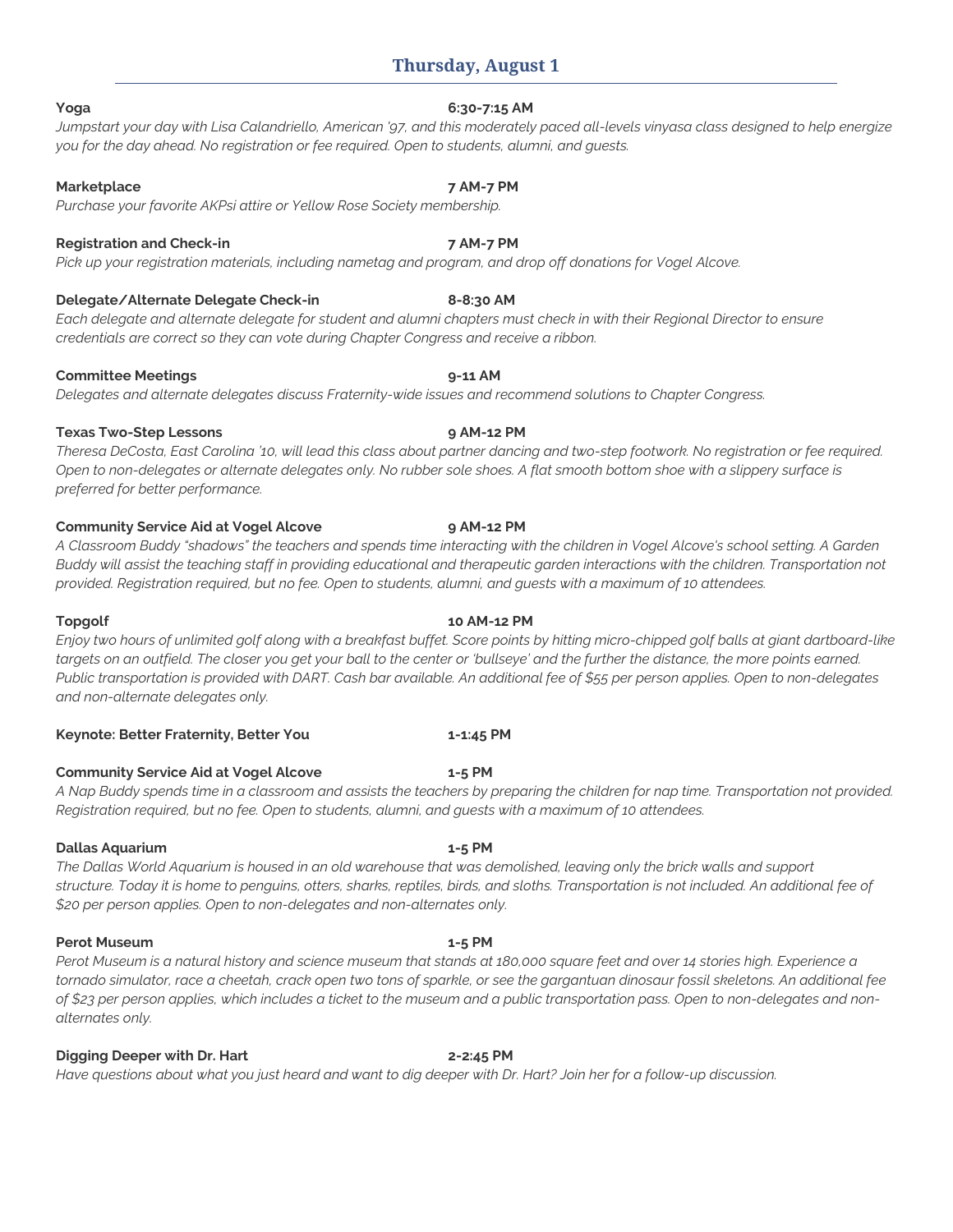# **Chapter Congress 2-6 PM**

*Delegates discuss and vote on proposed legislation and fraternity officers. Fraternity president and executive vice president are elected. Open to members only. An a-la-carte registration fee of \$100 applies*

### **Reunion Tower Tour 3-5 PM**

*Travel 470 feet in the air in a 68-second elevator ride to the GeO-Deck to enjoy views of Downtown Dallas. An additional fee of \$24 per person applies, which includes transportation and admission. Non-delegates and non-alternate delegates only.*

### **Society 76 Wine & Cheese 5-7 PM**

*Society 76 was created to honor the first women initiates into the Fraternity and their year of initiation – 1976. The purpose of Society 76 is to underwrite impactful and innovative programming for student members, and embrace and celebrate diversity within AKPsi. This invitation-only reception honors our women initiates and those who have supported this initiative. [Join Society 76.](https://www.classy.org/give/214240/#!/donation/checkout)*

### **Society 76 Hackathon 5:30-6 PM**

*Meet with fellow team members for an introduction to the Society 76 Hackathon (Business Case Competition).*

### **Cidercade 7-10 PM**

*Enjoy an evening of unlimited arcade games and pinball machines at Cidercade with over 165 to choose from. An additional fee of \$35 per person applies. Dinner will be provided from Jimmy John's. A pass for public transportation or a ride-share credit will be provided. Open to students, alumni, and guests.*

### **Sixth Floor Museum 7-10 PM**

*Sixth Floor Museum at Dealey Plaza is located within the former Texas School Book Depository building and chronicles the assassination of President John F. Kennedy on Nov. 22, 1963. We will have exclusive access to the museum. Registration fee includes admittance to the museum, public transportation pass, and dinner of roast beef, grilled chicken breast, and vegetable lasagna. An additional fee of \$87 per person applies. Open to students, alumni, and guests.*

# **Friday, August 2**

# *Jumpstart your day with Lisa Calandriello, American '97, and this moderately paced all-levels vinyasa class designed to help energize you for the day ahead. No registration or fee required. Open to students, alumni, and guests.*

### **Marketplace 7:30 AM-6:30 PM**

*Purchase your favorite AKPsi attire or Yellow Rose Society membership.*

### **Registration and Check-in 7:30 AM-6:30 PM**

### *Pick up your registration materials, including nametag and program, and drop off donations for Vogel Alcove.*

### **Phoenician Society Breakfast 9-11 AM**

*An invitation-only event for [Phoenician Society Members.](https://akpsifoundation.org/giving-opportunities/givingclubs/)*

### **College of Leadership 9-11:30 AM**

*These sessions provide students with advanced chapter management and personal development skills through interactive discussions. Topics include risk reduction, leadership, recruitment, and more. A one-time, a-la-carte registration fee of \$20 applies.*

### **Community Service Aid at Vogel Alcove 9 AM-12 PM**

*A Classroom Buddy "shadows" the teachers and spends time interacting with the children in Vogel Alcove's school setting. A Garden Buddy will assist the teaching staff in providing educational and therapeutic garden interactions with the children. Transportation not provided. Registration required, but no fee. Open to students, alumni, and guests with a maximum of 10 attendees.*

### **Keynote: The Road to the Bridge to Brotherhood 9:30-10:30 AM**

# **Yoga 6:30-7:15 AM**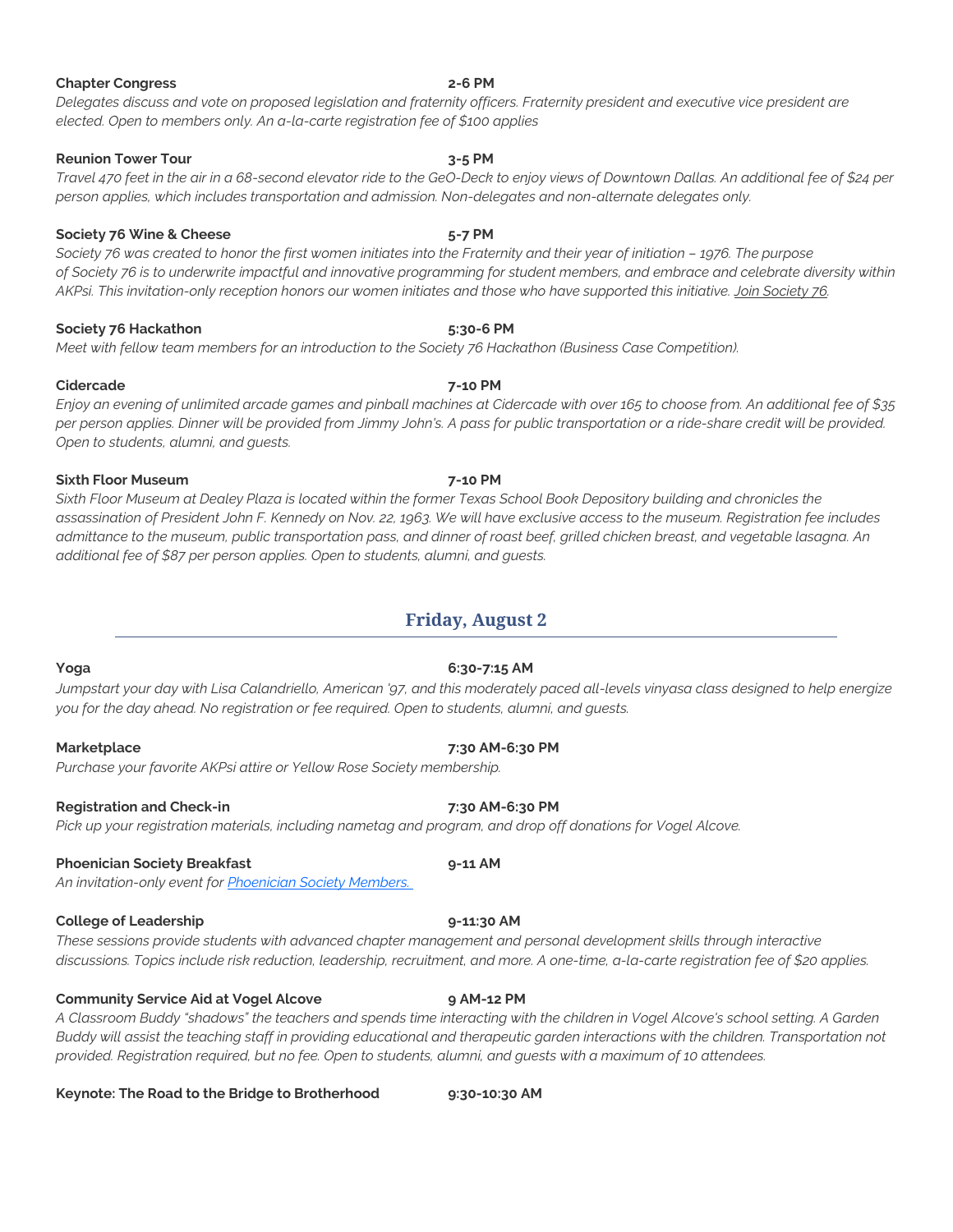### **Grapevine Wine Tours 10:30 AM-3 PM**

### *Visit the quaint town of Grapevine where you will visit three wineries for tastings and enjoy lunch at the Farino Winery. Transportation is included. An additional fee of \$125 per person applies. Open to alumni and guests.*

### **Alumni Lounge 11 AM-2 PM**

*Meet up with your fellow alumni brothers in a relaxed atmosphere. The lounge is sponsored by the generosity of Alpha Kappa Psi Foundation supporters.*

### **George W. Bush Presidential Library & Museum 11 AM-3 PM**

*The George W. Bush Presidential Library and Museum's permanent exhibit contains a full-sized replica of the Oval Office and hosts various traveling exhibits through the year. Registration fee includes transportation and admission. Open to alumni and guests. Additional fee of \$14 per person applies.*

### **Awards Luncheon 12-1:30 PM**

*Chapters, regions, and brothers are honored for their commitment to the fraternity and foundation. A-la-carte registration fee of \$75 per person applies.*

### **Community Service Aid at Vogel Alcove 1-5 PM**

### *A Nap Buddy spends time in a classroom and assists the teachers by preparing the children for nap time. Transportation not provided. Open to students, alumni, and guests with a maximum of 10 attendees.*

**College of Leadership 2-4 PM** *These sessions provide students with advanced chapter management and personal development skills through interactive discussions. Topics include risk reduction, leadership, recruitment, and more. A one-time, a-la-carte registration fee of \$20 applies.*

### **Academy Alumni Continuing Education 2-4 PM**

*Past Academy Fellows can attend this session to continue the conversation from the curriculum taught at the Academy.*

### **Foundation Members Meeting 3-4 PM**

*The annual meeting of the members of the Foundation.*

### **Celebration of Brotherhood 4:30-5:30 PM**

*Join brothers from across the world for this special member-only event that will warm your heart and inspire your soul Open to members only. A-la-carte registration fee of \$25 per person applies.*

### **Academy Fellow Reunion 6-7 PM**

*A special reunion of Academy Fellows from 2001 to 2019.*

### **Brothers Night Out at Eddie Deen's Ranch 7-11 PM**

*Enjoy a true Texas experience by trying the best BBQ, taking photos with a live steer and most importantly, networking and mingling with members. Open to students, alumni, and guests. A-la-carte registration fee of \$55 per person applies.*

# **Saturday, August 3**

*Jumpstart your day with Lisa Calandriello, American '97, and this moderately paced all-levels vinyasa class designed to help energize you for the day ahead. No registration or fee required. Open to students, alumni, and guests.*

### **Marketplace 8 AM-5 PM**

*Purchase your favorite AKPsi attire or Yellow Rose Society membership.*

# **Registration and Check-in 8 AM-7 PM**

*Pick up your registration materials, including nametag and program, and drop off donations for Vogel Alcove.*

### **Yoga 6:30-7:15 AM**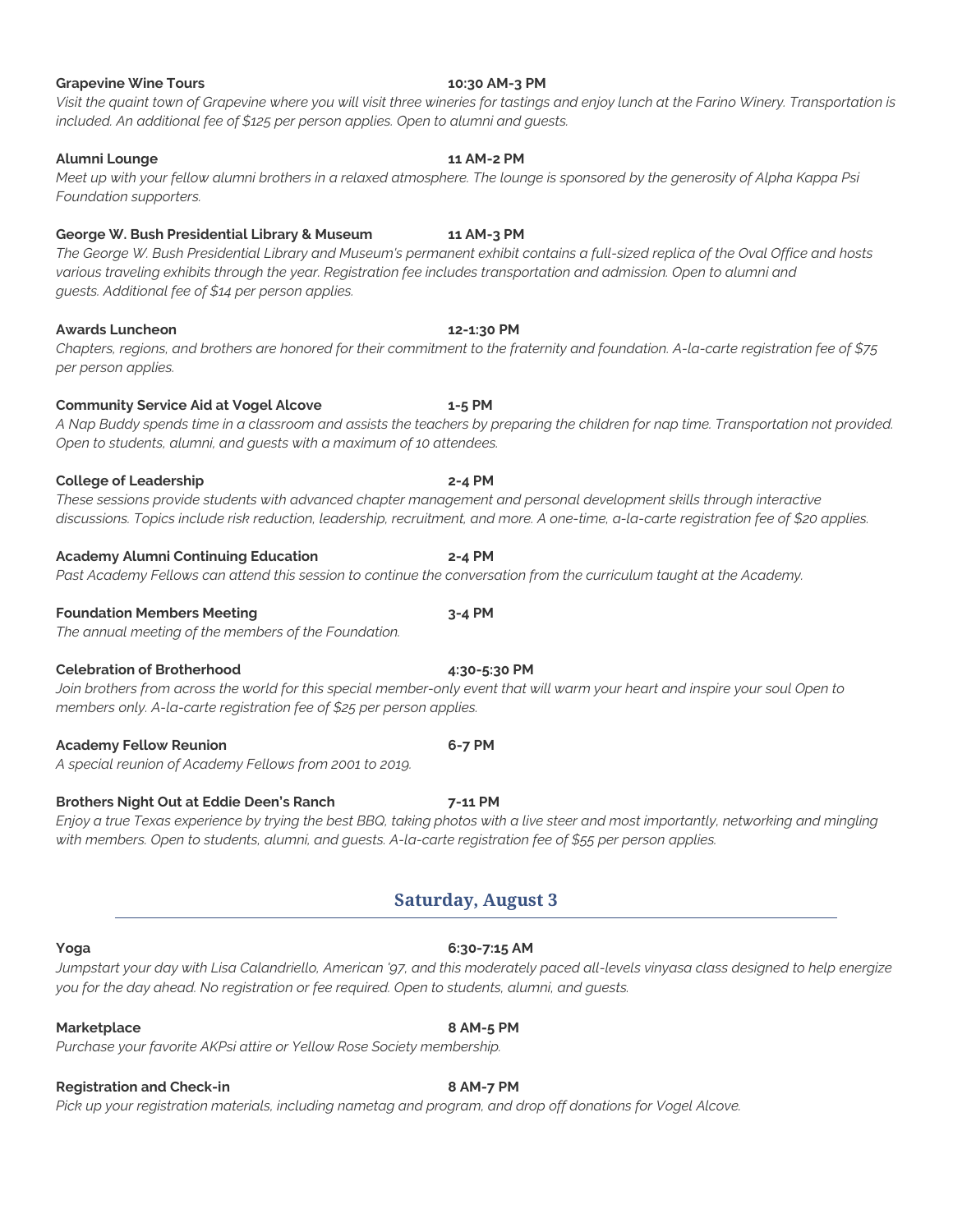# *interest (including highlights of the JFK Tour), it's the easiest way to explore the unique, BIG blend of modern entertainment, history, and culture you'll only find in Dallas. Additional fee of \$24 applies.* **Alumni Chapter Breakfast 8:30-9:30 AM Fraternity Board of Directors Meeting 8:30-11:30 AM College of Leadership 9-11:30 AM** *These sessions provide students with advanced chapter management and personal development skills through interactive discussions. Topics include risk reduction, leadership, recruitment, and more. A one-time, a-la-carte registration fee of \$20 applies.*

*Enjoy sightseeing at your own pace on the only fully narrated hop on hop off trolley tour in Dallas! With 15 stops and 100 points of* 

**Regional Manager – Risk Reduction 9:35-10:30 AM** *Join this session to learn about the role of the Regional Manager of Risk Reduction.*

**Keynote: Preparing for the Workforce 2020 10-11 AM**

**Hop on Hop off Bus 8 AM-5 PM**

**Topgolf 10 AM-12 PM** *Enjoy two hours of unlimited golf along with a breakfast buffet. Score points by hitting micro-chipped golf balls at giant dartboard-like targets on an outfield. The closer you get your ball to the center or 'bullseye' and the further the distance, the more points earned. Public transportation is provided with DART. Cash bar available. An additional fee of \$60 per person applies. Open to alumni and guests.*

### **Alumni Lounge 10 AM-2 PM**

*Meet up with your fellow alumni brothers in a relaxed atmosphere. The lounge is sponsored by the generosity of Alpha Kappa Psi Foundation supporters.*

**Regional Manager – Ritual 10:35-11:30 AM**

*Join this session to learn about the role of the Regional Manager of Ritual.*

### **Taco and Margarita Tour 11 AM-3 PM**

*The tour will stop at Trompo Taco and Velvet Taco for their award-winning tacos. At Cinco Taco Bar and Desperado's, you will sample tacos as well as margaritas. A tour host will be with you throughout the day and beer, wine, soft drinks, and water are on board. Registration fee of \$115 per person includes transportation, tacos at all four locations, margaritas at two locations, gratuity for guide and driver, and all the beverages on board. Open to alumni and guests.*

**Awards Luncheon 12-1:30 PM**

*Chapters, regions, and brothers are honored for their commitment to the fraternity and foundation. Our donations to our community service partner, Vogel Alcove, will be presented. A-la-carte registration fee of \$75 per person applies.*

### **College of Leadership 2-2:45 PM**

*These sessions provide students with advanced chapter management and personal development skills through interactive discussions. Topics include risk reduction, leadership, recruitment, and more. A one-time, a-la-carte registration fee of \$20 applies.*

**Regional Manager – Finance 2-2:55 PM** *Join this session to learn about the role of the Regional Manager of Finance*

**Regional Manager – Membership 3-3:55 PM** *Join this session to learn about the role of the Regional Manager of Membership.*

**Closing Keynote: 3-4 PM**

**Alpha Kappa Psi, A Brotherhood of Conscience in a World of Convenience**